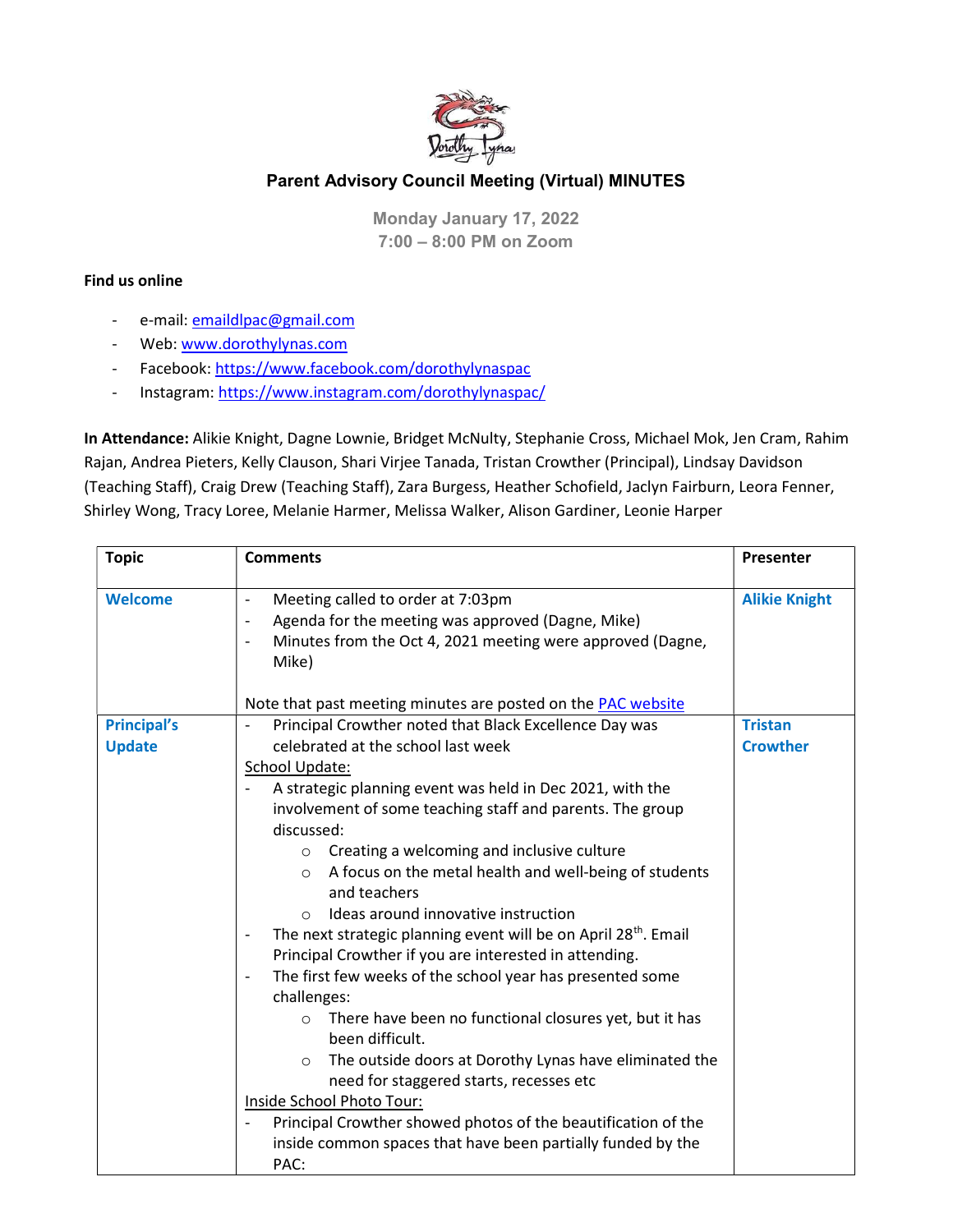| <b>Topic</b>                        | <b>Comments</b>                                                                                                                                                                                                                                                                                                                                                                                                                                                                                                                                                                                                                                                                                                                                                                                                                                                                                                                                                                                                                                                                                                                                                                                                                                                                                              | Presenter                                                     |
|-------------------------------------|--------------------------------------------------------------------------------------------------------------------------------------------------------------------------------------------------------------------------------------------------------------------------------------------------------------------------------------------------------------------------------------------------------------------------------------------------------------------------------------------------------------------------------------------------------------------------------------------------------------------------------------------------------------------------------------------------------------------------------------------------------------------------------------------------------------------------------------------------------------------------------------------------------------------------------------------------------------------------------------------------------------------------------------------------------------------------------------------------------------------------------------------------------------------------------------------------------------------------------------------------------------------------------------------------------------|---------------------------------------------------------------|
|                                     | Furnishings, wall coverings, flexible tables, storage,<br>$\circ$<br>sound dampening, armchairs and bulletin boards<br>Additional items to support structured outdoor physical play<br>Snow Plan and Removal:<br>The heavy snow and ice that built up over the last few weeks<br>raised concerns amongst parents. Principal Crowther clarified<br>snow removal priorities:<br>The west side of the school from Inlet Cres to Percy<br>$\circ$<br>Court is the priority for snow removal as it provides<br>access to emergency vehicles.<br>All other routes are a secondary priority.<br>$\circ$<br>If parents are interested in volunteering to perform<br>$\circ$<br>snow removal duties, please contact the office to<br>complete a volunteer snow clearance form.<br>Provincial Health Officer (PHO) Guidelines:<br>Principal Crowther confirmed that the school is no longer able to<br>communicate to parents about COVID-19 contract tracing or<br>infections, unless directed by Vancouver Coastal Health.<br>Some of the new measures that have been implemented at the<br>school in January 2022 include:<br>Limiting visitor access to essential visitors only<br>$\circ$<br>Reducing face to face classroom configurations<br>$\circ$<br>Creating more space between tables and desks<br>$\circ$ |                                                               |
|                                     | Implementing strategies to reduce crowding during<br>$\circ$<br>transition and break times                                                                                                                                                                                                                                                                                                                                                                                                                                                                                                                                                                                                                                                                                                                                                                                                                                                                                                                                                                                                                                                                                                                                                                                                                   |                                                               |
| <b>Teacher's Report</b>             | Mme Davidson expressed gratitude to the PAC on behalf of all<br>$\overline{\phantom{a}}$<br>the teaching staff at Dorothy Lynas for the staff recognition gifts<br>in December.<br>Mme Davidson also extended gratitude to all the parents of<br>Dorothy Lynas for their support and positivity over the past<br>couple of weeks.<br>Mr Drew indicated that he had passed on the teacher's "wish<br>list" to Principal Crowther, to be accommodated within the PAC<br>budget if possible. In particular, the teachers are interested in a<br>workshop from Saleema Noon.<br>Mr Drew expressed support on behalf of the teaching staff for a<br>$\overline{\phantom{a}}$<br>pancake breakfast later this year.<br>Mr Drew also indicated an interest in upgrading the sound<br>$\overline{\phantom{a}}$<br>system. He will source some new quotes for the equipment.                                                                                                                                                                                                                                                                                                                                                                                                                                          | <b>Lindsay</b><br><b>Davidson and</b><br><b>Craig Drew</b>    |
| <b>Fundraising</b><br><b>Report</b> | Andrea provided an update on the fundraising activities since<br>$\overline{\phantom{a}}$<br>the start of the school year:<br>Silent Fundraisers have raised \$687 - these included<br>$\circ$<br>MaxFrut Popsicles, Cobs Bakery, Well Fed, Beautiful Eyes<br>Other Fundraisers have raised \$4,463 - these included<br>$\circ$<br>Music Bingo, Christmas Purdy's, Art Cards, Spirit Wear<br>Kelly provided an overview of the upcoming fundraisers which<br>include continuing the silent fundraisers, essential oils, Easter<br>Purdy's and plant sale.<br>Mme Davidson offered to circulate information on the                                                                                                                                                                                                                                                                                                                                                                                                                                                                                                                                                                                                                                                                                            | <b>Andrea</b><br><b>Pieters &amp; Kelly</b><br><b>Clauson</b> |
|                                     | fundraisers to the teaching staff.                                                                                                                                                                                                                                                                                                                                                                                                                                                                                                                                                                                                                                                                                                                                                                                                                                                                                                                                                                                                                                                                                                                                                                                                                                                                           |                                                               |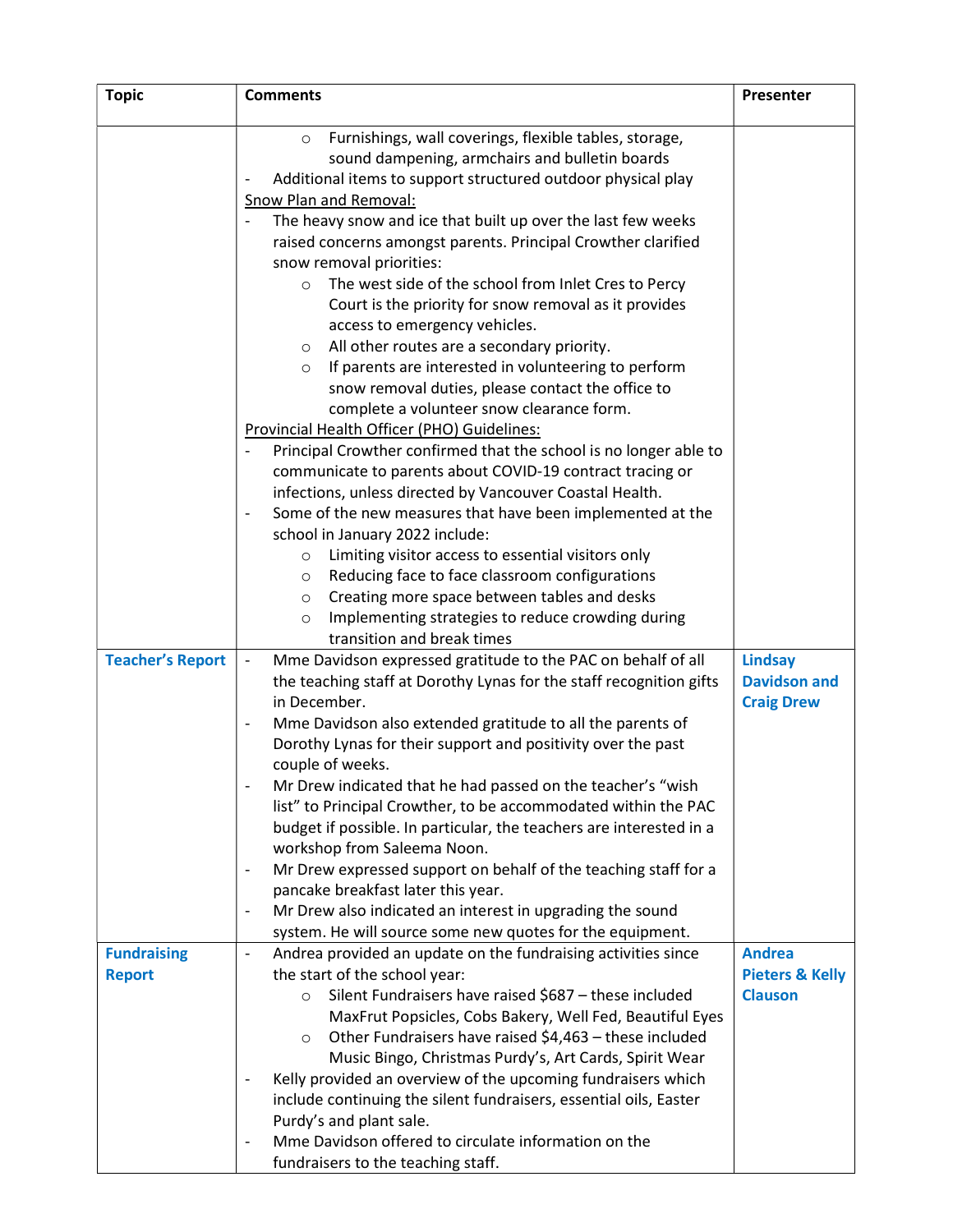| <b>Topic</b>         | <b>Comments</b>                                                                                                               | Presenter            |
|----------------------|-------------------------------------------------------------------------------------------------------------------------------|----------------------|
| <b>Treasurer</b>     | Dagne provided an overview of the revisions to the 2021/2022<br>$\overline{\phantom{a}}$                                      | <b>Dagne Lownie</b>  |
| <b>Update</b>        | Budget due to increased revenue and higher starting cash than                                                                 |                      |
|                      | expected:                                                                                                                     |                      |
|                      | Budget for the beautification of common spaces has<br>$\circ$                                                                 |                      |
|                      | been increased to \$12,500 (money moved from<br>performance arts expenses which is unlikely to be spent                       |                      |
|                      | this year)                                                                                                                    |                      |
|                      | \$2,500 allocated for Saleema Noon workshop<br>$\circ$                                                                        |                      |
|                      | Staff appreciation has increased from \$1,200 to \$2,500<br>$\circ$                                                           |                      |
|                      | to allow a thank you at the end of the year                                                                                   |                      |
|                      | \$1,200 additional funds for Music to purchase ukulele<br>$\circ$                                                             |                      |
|                      | cart, xylophones, hand drums etc                                                                                              |                      |
|                      | \$950 additional funds for art drying racks budgeted<br>$\circ$                                                               |                      |
|                      | under Equipment Supplies Expense                                                                                              |                      |
|                      | Additional \$500 for PE equipment<br>$\circ$                                                                                  |                      |
|                      | Teacher support increased from \$250 to \$500 per<br>$\circ$                                                                  |                      |
|                      | division                                                                                                                      |                      |
|                      | \$1,000 allocated under Other Fundraising Expense for a<br>$\circ$                                                            |                      |
|                      | BBQ and / or pancake breakfast                                                                                                |                      |
|                      | \$3,500 has be re-allocated for sound system equipment<br>$\circ$                                                             |                      |
|                      | as this was not spent last year                                                                                               |                      |
|                      | We received a donation of \$1,000 from the Lynn Valley<br>$\circ$                                                             |                      |
|                      | Lions Club. \$500 of this has been allocated to the Grade                                                                     |                      |
|                      | 7 committee.                                                                                                                  |                      |
|                      | Funds have been allocated for social emotional learning<br>$\circ$                                                            |                      |
|                      | expenses as there is currently a high need                                                                                    |                      |
|                      | An additional \$3,000 was requested for document<br>$\circ$                                                                   |                      |
|                      | cameras for the English classes (French classes have                                                                          |                      |
|                      | already been purchased)                                                                                                       |                      |
|                      | The PAC voted to approve the revised budget (a majority vote of                                                               |                      |
|                      | 15 out of 20 of those in attendance and able to vote).                                                                        |                      |
| <b>Fun Food Days</b> | Due to various limitations brought on by Omicron, the first two                                                               | Jen                  |
| <b>Update</b>        | weeks of the Fun Food Days program has been cancelled                                                                         | <b>Cram</b>          |
|                      | Jen will continue to communicate decisions on whether to<br>$\overline{\phantom{a}}$                                          |                      |
|                      | proceed on a week to week basis.                                                                                              |                      |
|                      | Vendors are booked until June.                                                                                                |                      |
|                      | Lots of interest received - over 250 orders each week.<br>$\overline{\phantom{a}}$                                            |                      |
| <b>AOB-Brief PAC</b> | Alikie noted that there will be a number of positions on the PAC<br>$\overline{\phantom{a}}$                                  | All                  |
| <b>Updates</b>       | Executive Team coming available in the Fall. If you are interested                                                            |                      |
|                      | in joining the team, please email emaildlpac@gmail.com.                                                                       |                      |
|                      | Alikie noted that the vendors for the staff recognition gifts (JJ<br>$\overline{\phantom{a}}$                                 |                      |
|                      | Bean, Bean Around the World and Honeyboons) were also very                                                                    |                      |
|                      | supportive of the last Bingo Night.                                                                                           |                      |
|                      | Heather Schofield suggested succulents from the plant sale and<br>gift cards for Purdy's could be considered for future staff |                      |
|                      | recognition.                                                                                                                  |                      |
|                      | An election for the DPAC Rep will take place at the next PAC<br>$\qquad \qquad \blacksquare$                                  |                      |
|                      | meeting in April 2022.                                                                                                        |                      |
| <b>Adjournment</b>   | Meeting adjourned at 8:10pm<br>$\overline{\phantom{a}}$                                                                       | <b>Alikie Knight</b> |
|                      | PAC Virtual Meeting Dates for the remainder of 2021-2022 are<br>$\overline{\phantom{a}}$                                      |                      |
|                      | below:                                                                                                                        |                      |
|                      |                                                                                                                               |                      |